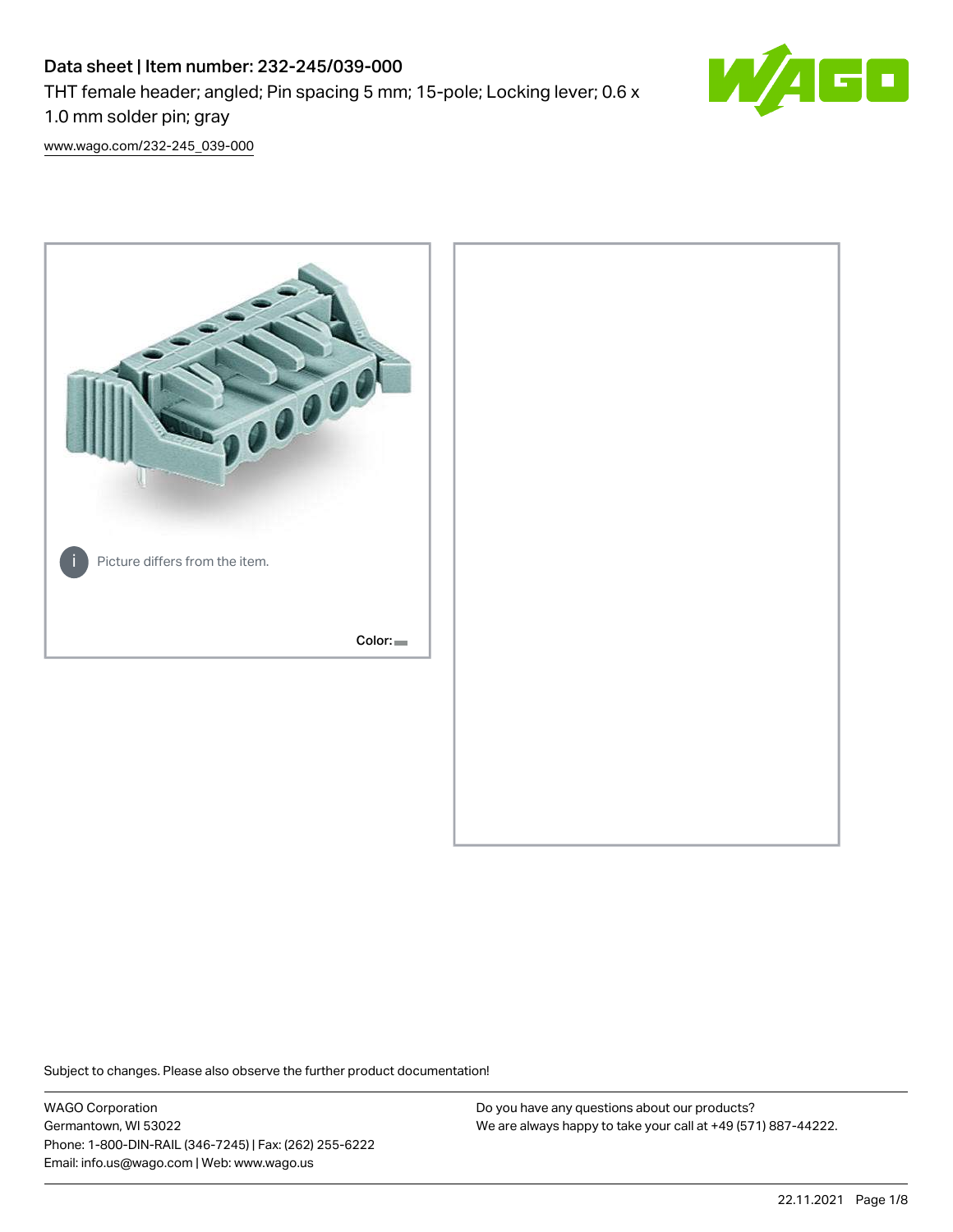

Dimensions in mm

L = pole no. x pin spacing

Distance to first solder pin: 2.2 mm

2- to 3-pole female connectors – one latch only

#### Item description

- **Horizontal or vertical PCB mounting via straight or angled solder pins**
- For board-to-board and board-to-wire connections
- $\blacksquare$ Touch-proof PCB outputs
- $\blacksquare$ Easy-to-identify PCB inputs and outputs
- **Now With coding fingers**

Subject to changes. Please also observe the further product documentation!

WAGO Corporation Germantown, WI 53022 Phone: 1-800-DIN-RAIL (346-7245) | Fax: (262) 255-6222 Email: info.us@wago.com | Web: www.wago.us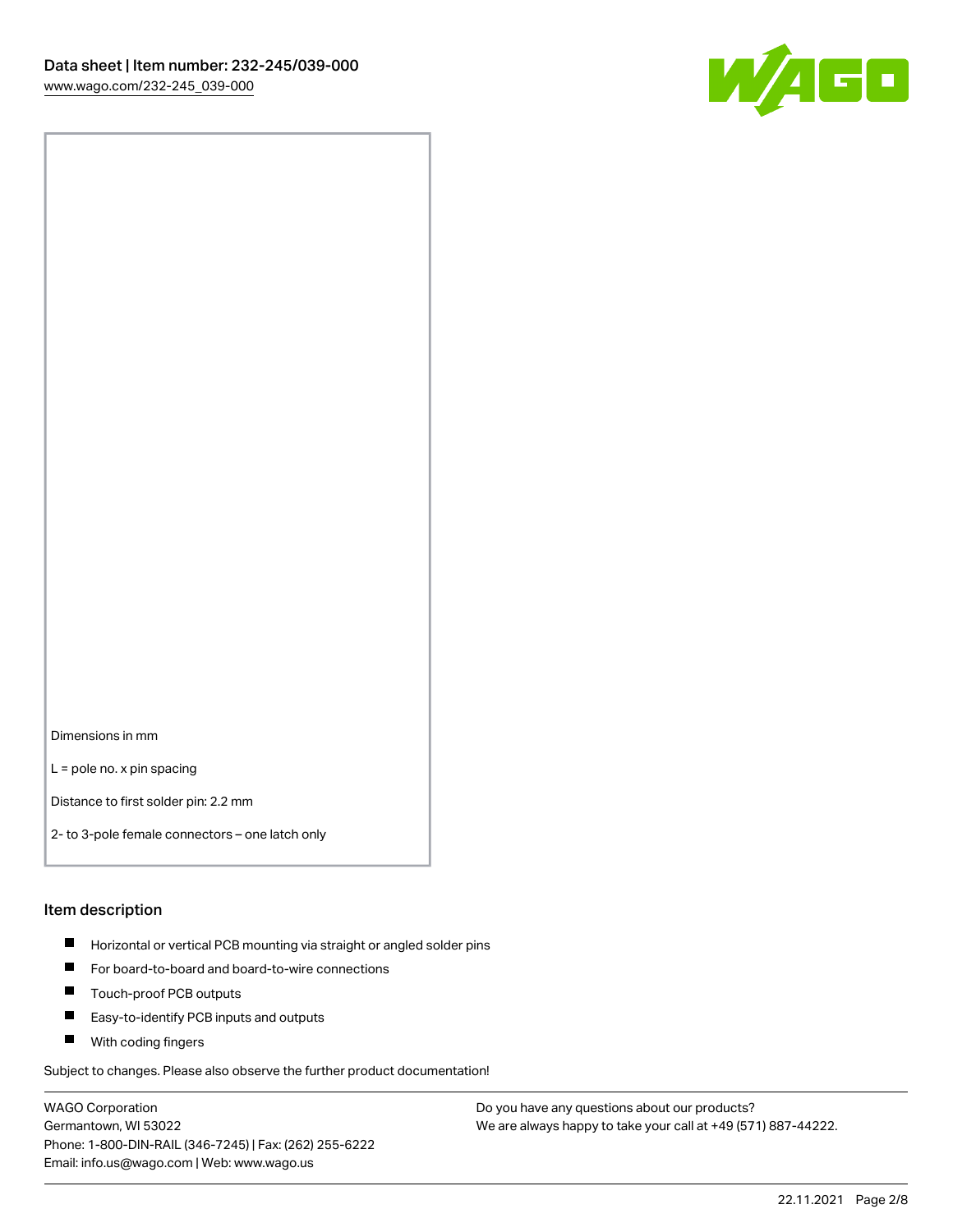

# Data

| Safety information 1 | The <i>MCS – MULTI CONNECTION SYSTEM</i> includes connectors<br>without breaking capacity in accordance with DIN EN 61984. When<br>used as intended, these connectors must not be connected<br>/disconnected when live or under load. The circuit design should<br>ensure header pins, which can be touched, are not live when<br>unmated. |
|----------------------|--------------------------------------------------------------------------------------------------------------------------------------------------------------------------------------------------------------------------------------------------------------------------------------------------------------------------------------------|
| Variants:            | Other pole numbers<br>3.8 mm pin projection for male headers with straight solder pins<br>Gold-plated or partially gold-plated contact surfaces<br>Other versions (or variants) can be requested from WAGO Sales or<br>configured at https://configurator.wago.com/                                                                        |

# Electrical data

## IEC Approvals

| Ratings per                 | IEC/EN 60664-1                                                       |
|-----------------------------|----------------------------------------------------------------------|
| Rated voltage (III / 3)     | 320 V                                                                |
| Rated surge voltage (III/3) | 4 <sub>k</sub> V                                                     |
| Rated voltage (III/2)       | 320 V                                                                |
| Rated surge voltage (III/2) | 4 <sub>k</sub> V                                                     |
| Nominal voltage (II/2)      | 630 V                                                                |
| Rated surge voltage (II/2)  | 4 <sub>k</sub> V                                                     |
| Rated current               | 12A                                                                  |
| Legend (ratings)            | (III / 2) $\triangleq$ Overvoltage category III / Pollution degree 2 |

## UL Approvals

| Approvals per                  | UL 1059 |
|--------------------------------|---------|
| Rated voltage UL (Use Group B) | 300 V   |
| Rated current UL (Use Group B) | 15 A    |
| Rated voltage UL (Use Group D) | 300 V   |
| Rated current UL (Use Group D) | 10 A    |

# Ratings per UL

| Rated voltage UL 1977 | 600 V |
|-----------------------|-------|
| Rated current UL 1977 |       |

Subject to changes. Please also observe the further product documentation!

| <b>WAGO Corporation</b>                                | Do you have any questions about our products?                 |
|--------------------------------------------------------|---------------------------------------------------------------|
| Germantown, WI 53022                                   | We are always happy to take your call at +49 (571) 887-44222. |
| Phone: 1-800-DIN-RAIL (346-7245)   Fax: (262) 255-6222 |                                                               |
| Email: info.us@wago.com   Web: www.wago.us             |                                                               |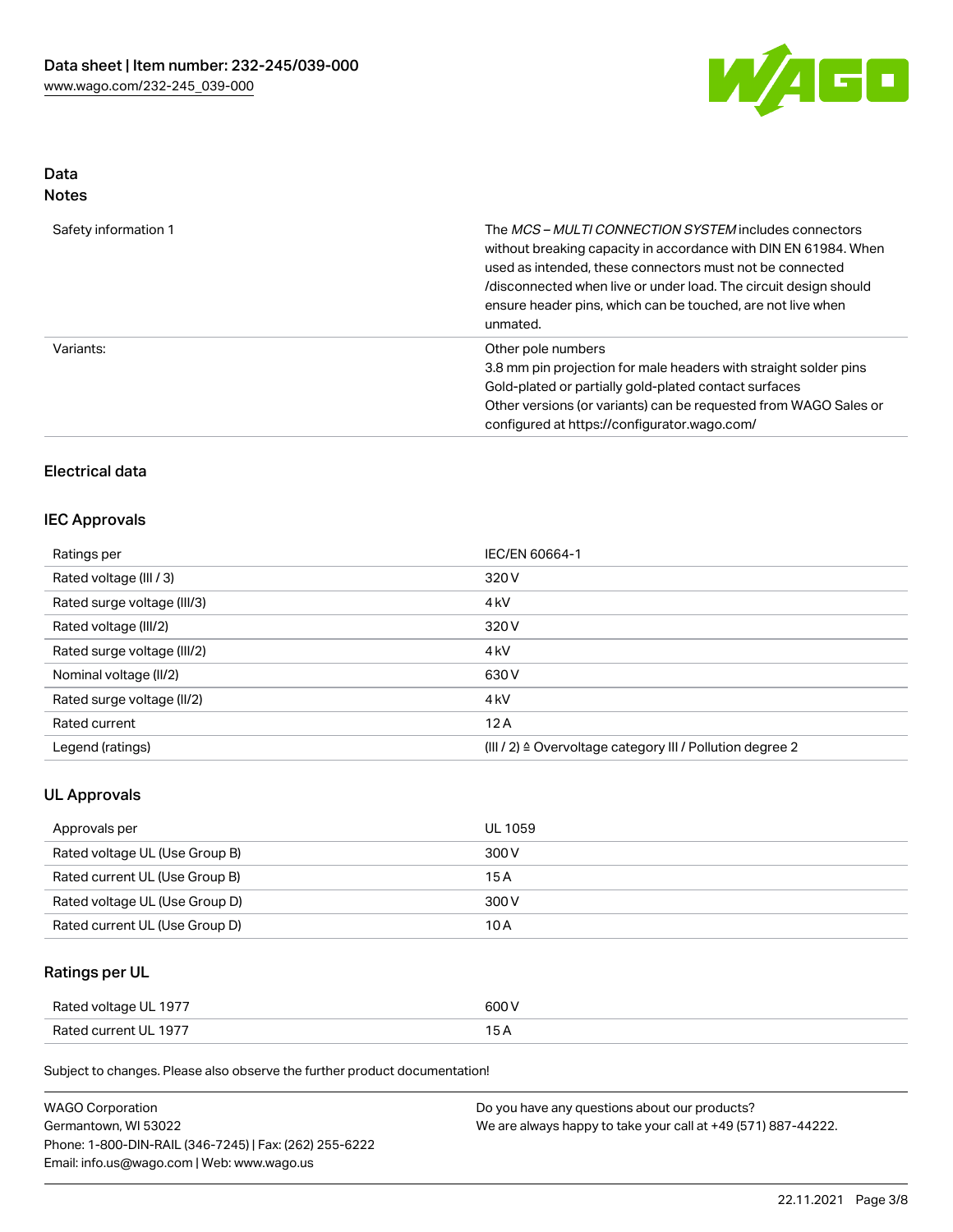

# CSA Approvals

| Approvals per                   | <b>CSA</b>            |  |
|---------------------------------|-----------------------|--|
| Rated voltage CSA (Use Group B) | 300V                  |  |
| Rated current CSA (Use Group B) | 15A                   |  |
| Rated voltage CSA (Use Group D) | 300V                  |  |
| Rated current CSA (Use Group D) | 10A                   |  |
| <b>Connection data</b>          |                       |  |
| Total number of potentials      | 15                    |  |
| Number of connection types      | 1                     |  |
| Number of levels                | 1                     |  |
| <b>Connection 1</b>             |                       |  |
| Number of poles                 | 15                    |  |
| Physical data                   |                       |  |
| Pin spacing                     | 5 mm / 0.197 inch     |  |
| Width                           | 90.8 mm / 3.575 inch  |  |
| Height                          | 16.6 mm / 0.654 inch  |  |
| Height from the surface         | 11.6 mm / 0.457 inch  |  |
| Depth                           | 18.25 mm / 0.719 inch |  |
| Solder pin length               | 5 <sub>mm</sub>       |  |
| Solder pin dimensions           | $0.6 \times 1$ mm     |  |

## Plug-in connection

| Contact type (pluggable connector) | Female header |
|------------------------------------|---------------|
| Connector (connection type)        | for PCB       |
| Mismating protection               | No            |
| Mating direction to the PCB        | 0°            |
| Locking of plug-in connection      | locking lever |

# PCB contact

| <b>PCB Contact</b>     |                                            |
|------------------------|--------------------------------------------|
| Solder pin arrangement | over the entire female connector (in-line) |

Subject to changes. Please also observe the further product documentation!

Drilled hole diameter with tolerance  $1.3$   $(+0.1)$  mm

| <b>WAGO Corporation</b>                                | Do you have any questions about our products?                 |
|--------------------------------------------------------|---------------------------------------------------------------|
| Germantown. WI 53022                                   | We are always happy to take your call at +49 (571) 887-44222. |
| Phone: 1-800-DIN-RAIL (346-7245)   Fax: (262) 255-6222 |                                                               |
| Email: info.us@wago.com   Web: www.wago.us             |                                                               |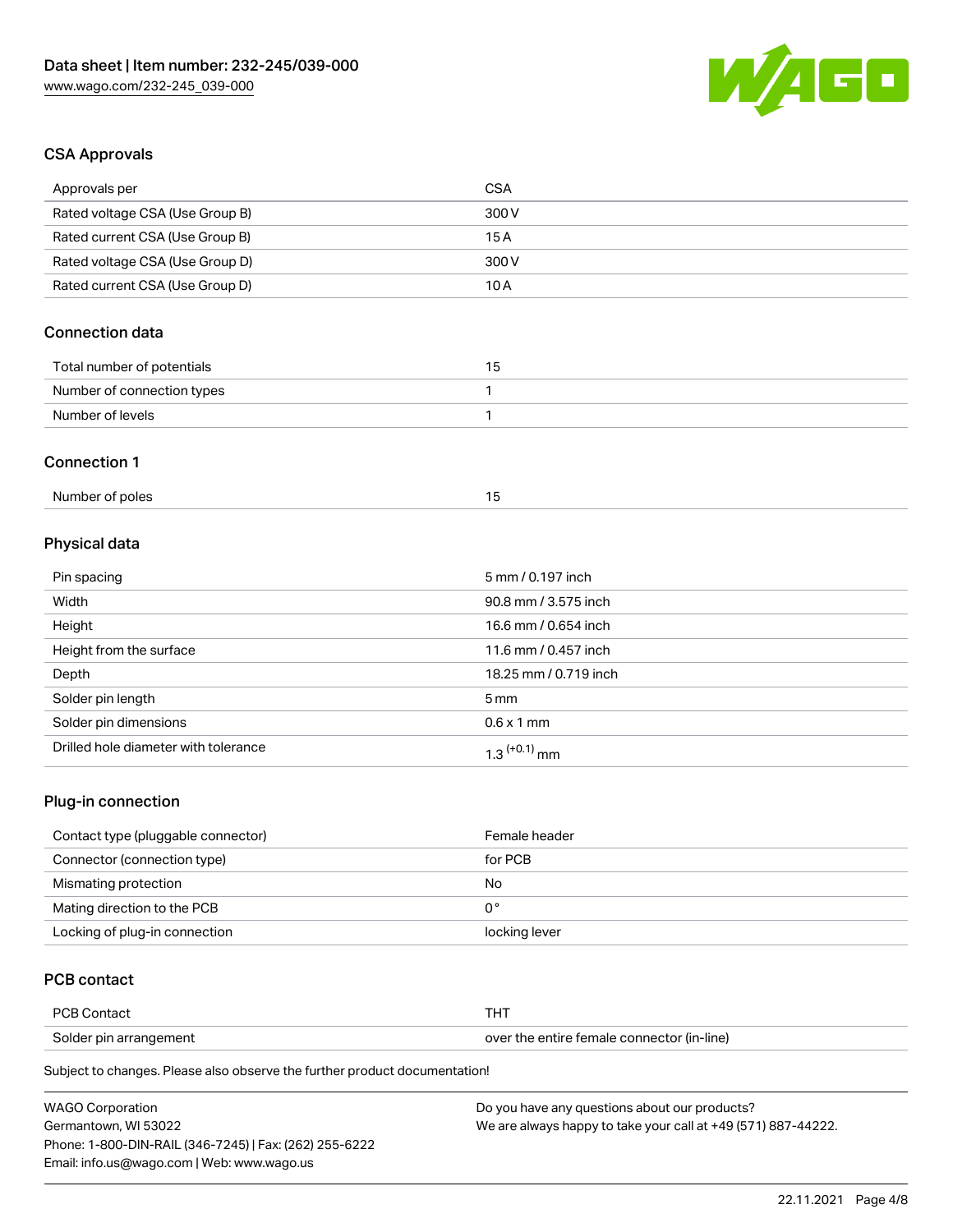

Number of solder pins per potential 1

#### Material data

| Color                       | gray             |
|-----------------------------|------------------|
| Material group              |                  |
| Insulation material         | Polyamide (PA66) |
| Flammability class per UL94 | V <sub>0</sub>   |
| Contact material            | Copper alloy     |
| Contact plating             | tin-plated       |
| Fire load                   | $0.268$ MJ       |
| Weight                      | 14.7 g           |

## Environmental requirements

| Limit temperature range<br>. | +85 ° <sup>∩</sup><br>-60 |  |
|------------------------------|---------------------------|--|
|------------------------------|---------------------------|--|

## Commercial data

| PU (SPU)              | 25 Stück      |
|-----------------------|---------------|
| Packaging type        | box           |
| Country of origin     | DE            |
| <b>GTIN</b>           | 4050821689560 |
| Customs tariff number | 85366990990   |

## Approvals / Certificates

#### Country specific Approvals

| Logo | Approval                               | <b>Additional Approval Text</b> | Certificate<br>name |
|------|----------------------------------------|---------------------------------|---------------------|
| Гπ   | <b>CSA</b><br>DEKRA Certification B.V. | C <sub>22.2</sub>               | 1466354             |

#### Ship Approvals

| Logo | Approval                                                                   | <b>Additional Approval Text</b> | Certificate<br>name                |  |
|------|----------------------------------------------------------------------------|---------------------------------|------------------------------------|--|
| ABS  | <b>ABS</b><br>American Bureau of Shipping                                  |                                 | $19-$<br>HG15869876-<br><b>PDA</b> |  |
|      | BV                                                                         | IEC 60998                       | 11915/D0 BV                        |  |
|      | Subject to changes. Please also observe the further product documentation! |                                 |                                    |  |

| <b>WAGO Corporation</b>                                | Do you have any questions about our products?                 |
|--------------------------------------------------------|---------------------------------------------------------------|
| Germantown, WI 53022                                   | We are always happy to take your call at +49 (571) 887-44222. |
| Phone: 1-800-DIN-RAIL (346-7245)   Fax: (262) 255-6222 |                                                               |
| Email: info.us@wago.com   Web: www.wago.us             |                                                               |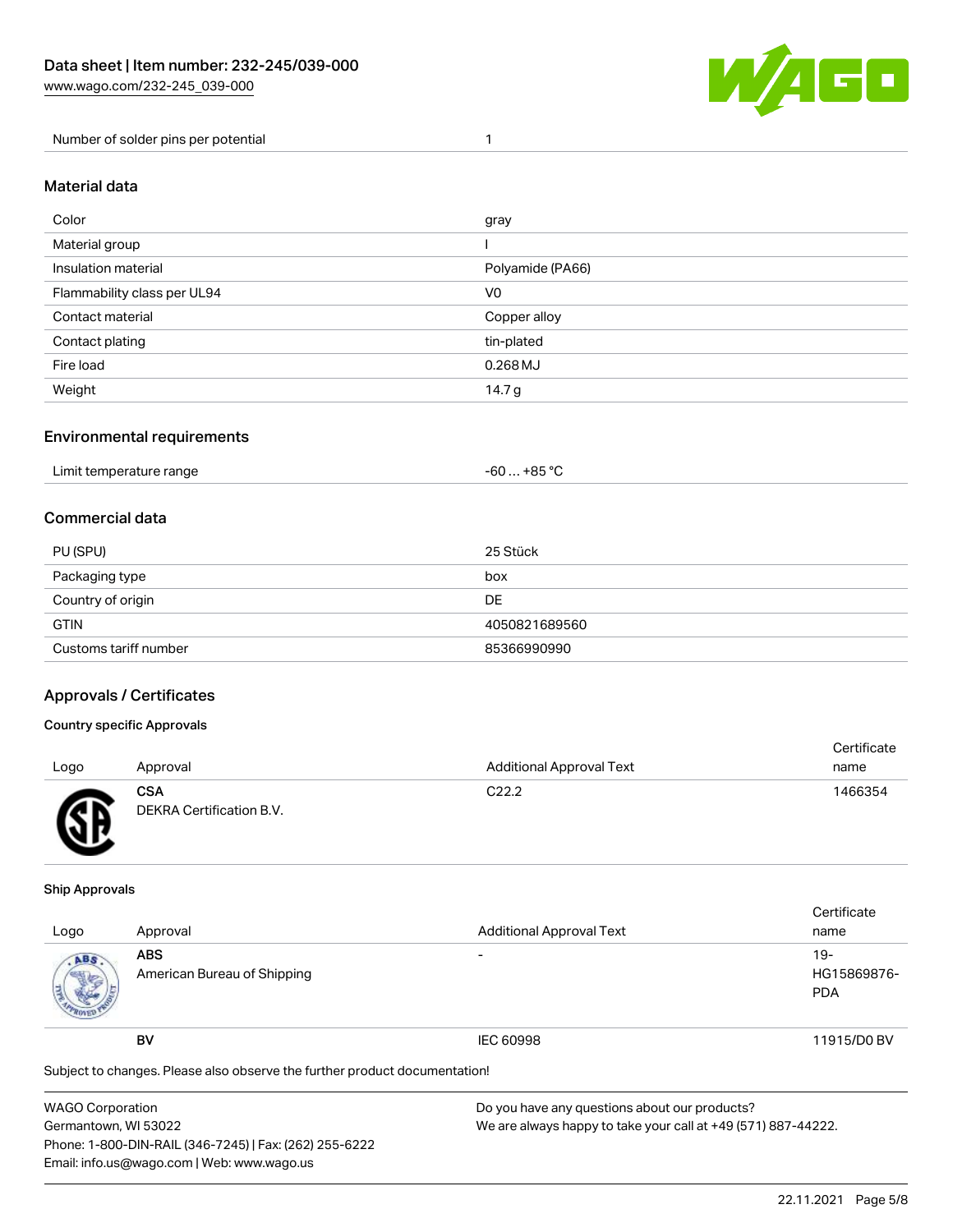

- TAE 000016Z



Bureau Veritas S.A.

# DNV GL

| <b>DNV GL</b>                          | - |  |
|----------------------------------------|---|--|
| Det Norske Veritas, Germanischer Lloyd |   |  |

### UL-Approvals

| Logo                  | Approval                                    | <b>Additional Approval Text</b> | Certificate<br>name |
|-----------------------|---------------------------------------------|---------------------------------|---------------------|
| $\boldsymbol{\theta}$ | UL<br>Underwriters Laboratories Inc.        | <b>UL 1059</b>                  | E45172              |
| J                     | <b>UR</b><br>Underwriters Laboratories Inc. | <b>UL 1977</b>                  | E45171              |

# Counterpart



Item no.231-615 Nale connector; 15-pole; Pin spacing 5 mm; gray [www.wago.com/231-615](https://www.wago.com/231-615)

### Optional accessories

| Testing accessories |                                                                                                                            |                      |
|---------------------|----------------------------------------------------------------------------------------------------------------------------|----------------------|
| Testing accessories |                                                                                                                            |                      |
|                     | ltem no.: 231-661<br>Test plugs for female connectors; for 5 mm and 5.08 mm pin spacing; 2,50 mm <sup>2</sup> ; light gray | www.wago.com/231-661 |
|                     |                                                                                                                            |                      |

# Downloads **Documentation**

| <b>Additional Information</b> |            |        |          |
|-------------------------------|------------|--------|----------|
| Technical explanations        | 2019 Apr 3 | pdf    | Download |
|                               |            | 2.0 MB |          |

# CAD files

## PCB Design

Subject to changes. Please also observe the further product documentation!

| <b>WAGO Corporation</b>                                | Do you have any questions about our products?                 |
|--------------------------------------------------------|---------------------------------------------------------------|
| Germantown. WI 53022                                   | We are always happy to take your call at +49 (571) 887-44222. |
| Phone: 1-800-DIN-RAIL (346-7245)   Fax: (262) 255-6222 |                                                               |
| Email: info.us@wago.com   Web: www.wago.us             |                                                               |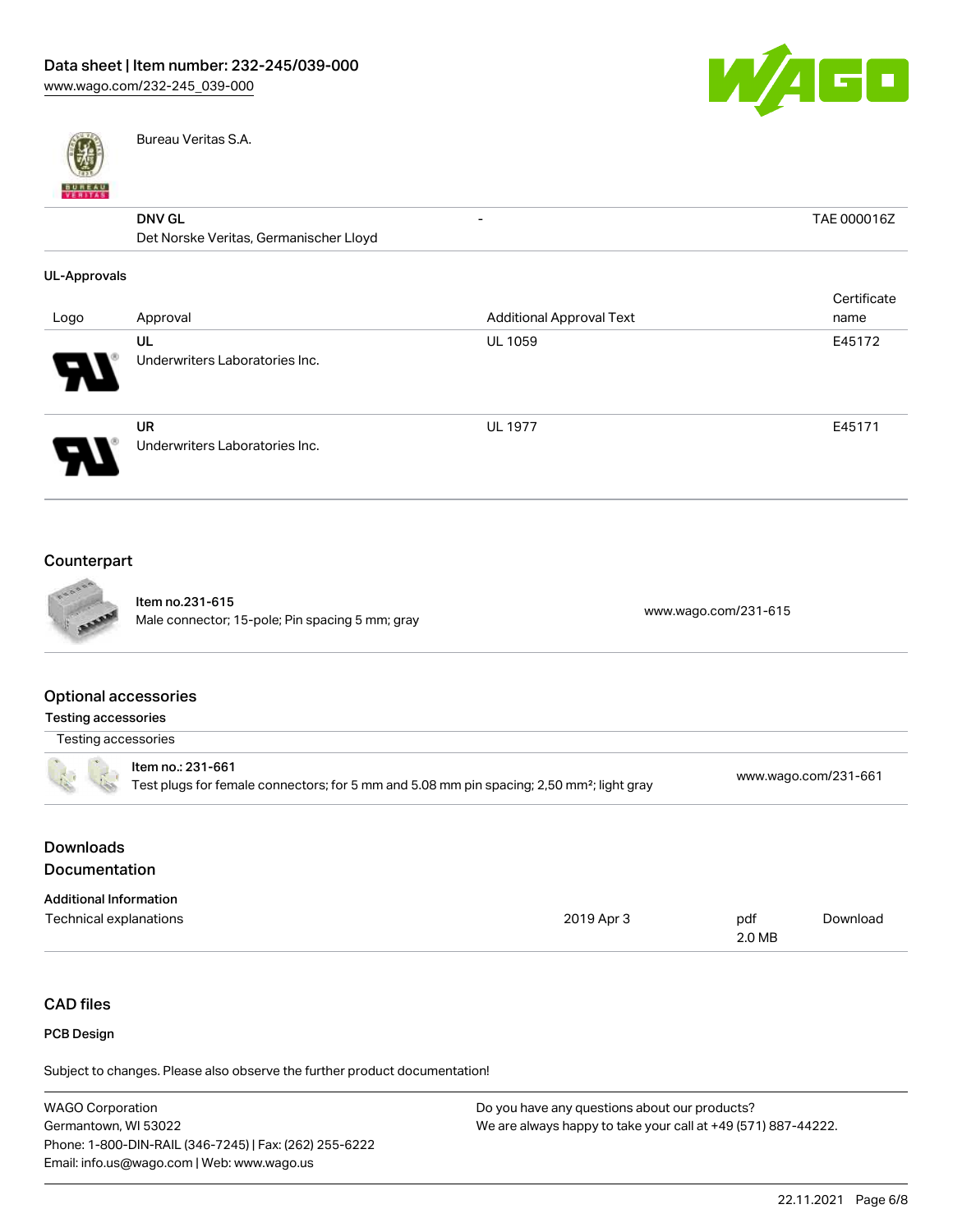

URL [Download](https://www.wago.com/global/d/UltraLibrarian_URLS_232-245_039-000)

#### Symbol and Footprint 232-245/039-000

CAx data for your PCB design, consisting of "schematic symbols and PCB footprints", allow easy integration of the WAGO component into your development environment.

#### Supported formats:

- $\blacksquare$ Accel EDA 14 & 15
- П Altium 6 to current version
- $\blacksquare$ Cadence Allegro
- $\blacksquare$ **DesignSpark**
- $\blacksquare$ Eagle Libraries
- $\blacksquare$ KiCad
- $\blacksquare$ Mentor Graphics BoardStation
- $\blacksquare$ Mentor Graphics Design Architect
- $\blacksquare$ Mentor Graphics Design Expedition 99 and 2000
- $\blacksquare$ OrCAD 9.X PCB and Capture
- $\blacksquare$ PADS PowerPCB 3, 3.5, 4.X, and 5.X
- $\blacksquare$ PADS PowerPCB and PowerLogic 3.0
- $\blacksquare$ PCAD 2000, 2001, 2002, 2004, and 2006
- $\blacksquare$ Pulsonix 8.5 or newer
- $\blacksquare$ STL
- $\blacksquare$ 3D STEP
- $\blacksquare$ TARGET 3001!
- $\blacksquare$ View Logic ViewDraw
- $\blacksquare$ Quadcept
- $\blacksquare$ Zuken CadStar 3 and 4
- $\blacksquare$ Zuken CR-5000 and CR-8000

PCB Component Libraries (EDA), PCB CAD Library Ultra Librarian

#### CAE data

| ZUKEN Portal 232-245/039-000 | URL | Download |
|------------------------------|-----|----------|
| CAD data                     |     |          |
| 2D/3D Models 232-245/039-000 | URL | Download |

Subject to changes. Please also observe the further product documentation!

WAGO Corporation Germantown, WI 53022 Phone: 1-800-DIN-RAIL (346-7245) | Fax: (262) 255-6222 Email: info.us@wago.com | Web: www.wago.us